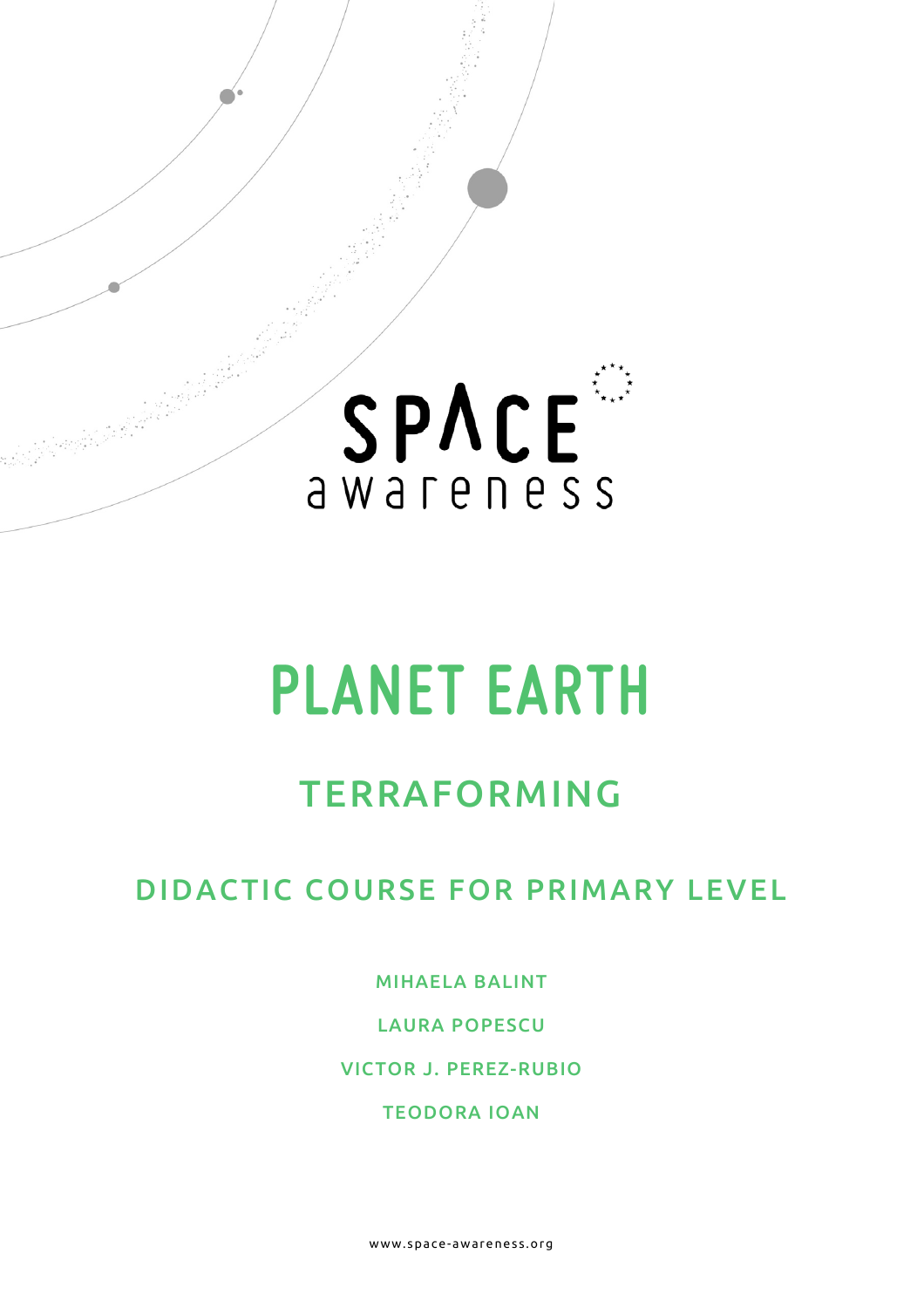#### Information about the course

**Brief description:** The activity deals with both extra-terrestrial worlds and our home planet, Earth. By educating children about the life-essential conditions and life forms here on Earth and comparing them with those of other worlds, they learn that this is the only place in the universe that is suitable for life as we know it up to now. That promotes respect for the environment and a sense of a global community.

The students have the opportunity to review the habitats and the life forms adapted to a specific habitat. This activity is part of the school project *The Space Explorers*, inspired by the 6-7 year old children from the Discovery Kids Primary School, Ramnicu Valcea, in Romania.

**Curriculum topic:**  Planet Earth. Habitability. Integrated Science, Language and Art

**Category:** Our fragile planet

#### **Keywords:**

Terraforming, space, planet, Earth, climate, survive, wet, cold, warm, rainy, algae, fauna, animals, snow, ice, vegetation, plants, habitat, habitability, adaptation.

**Age range:** 6-10

**Education level:** Primary **Language:**

English

**Students' prior knowledge:** Animal habitats, life beings, life-cycles, food chains

**Didactical hours:**  1

**Copyrights:** This work is licensed under a [Creative Commons Attribution-NonCommercial-](http://creativecommons.org/licenses/by-nc-sa/4.0/)[ShareAlike 4.0 International License.](http://creativecommons.org/licenses/by-nc-sa/4.0/)

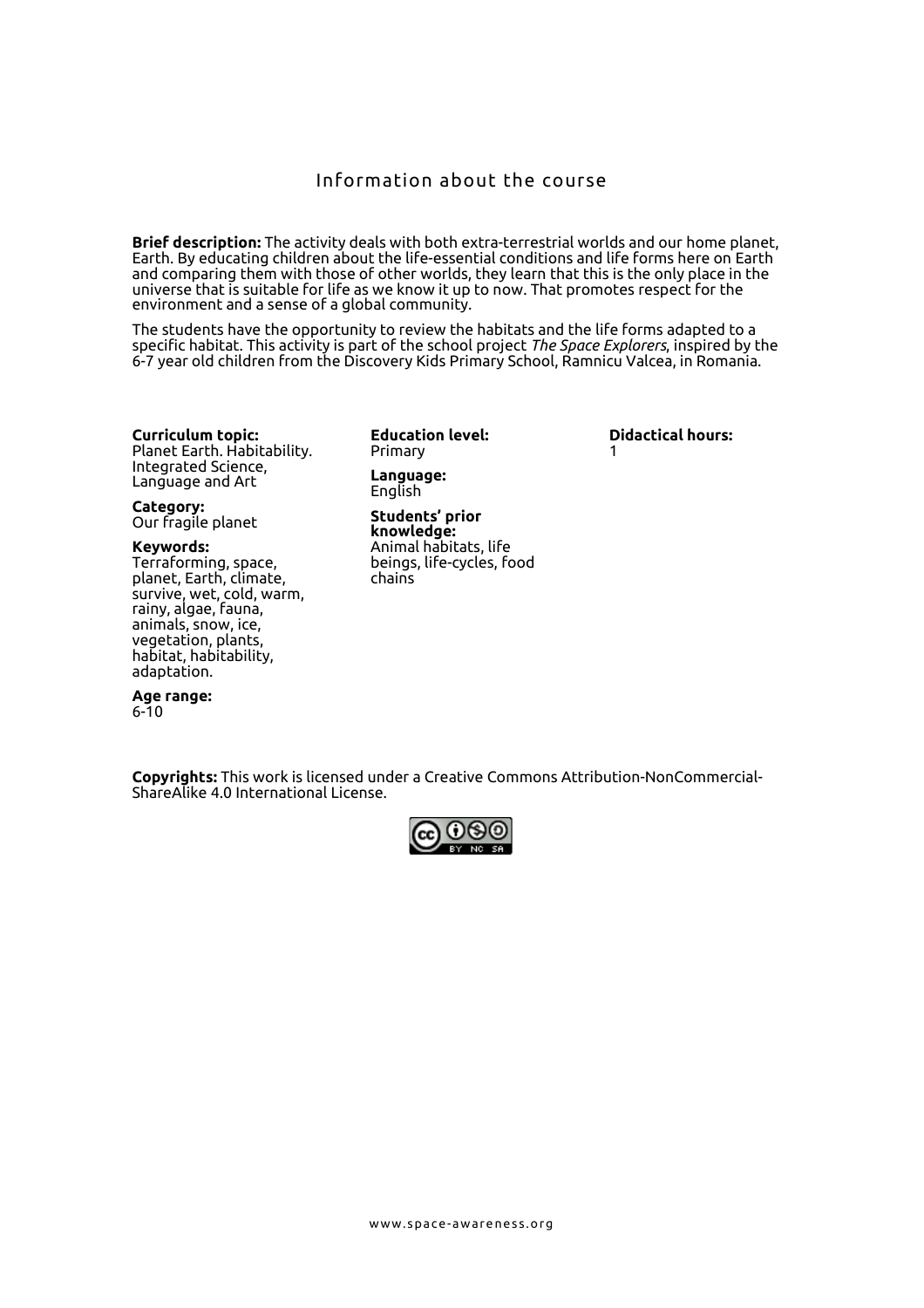

### **Educational Objectives:**

anglish palla

| Types of<br>Knowledge | <b>Cognitive Objectives</b>                                                                                                                                                                                                                                                                                                                                                | <b>Affective Objectives</b>                                                                                                                                                                                                                                | Psychomotor<br><b>Objectives</b>                                                                                          |
|-----------------------|----------------------------------------------------------------------------------------------------------------------------------------------------------------------------------------------------------------------------------------------------------------------------------------------------------------------------------------------------------------------------|------------------------------------------------------------------------------------------------------------------------------------------------------------------------------------------------------------------------------------------------------------|---------------------------------------------------------------------------------------------------------------------------|
| <b>Factual</b>        | to remember<br>Children describe different<br>types of habitats and name<br>animals/plants which live in<br>a specific habitat.                                                                                                                                                                                                                                            | to pay attention<br>Pay attention to the teacher<br>and to their classmates.                                                                                                                                                                               | to imitate and try<br>Act like scientists.                                                                                |
| Conceptual            | to understand<br>Children understand the<br>adaptation of<br>animals/plants to their<br>environment, describe the<br>features of life forms as a<br>result of adaptation.<br>Understand life cycle<br>sequences, food chains.                                                                                                                                              | to respond and participate<br>Answer the questions,<br>participate in the activity,<br>complete the tasks.                                                                                                                                                 | to perform<br>confidently,<br><b>following</b><br><b>instructions</b><br>Act like scientists.                             |
| Procedural            | to apply<br>Relate new information to<br>previous knowledge and to<br>the problem at hand.<br>Compare the environmental<br>factors of the new planets<br>with specific habitats on<br>Earth.<br>Choose animals and plants<br>suited to specific<br>environmental conditions<br>from these extraterrestrial<br>worlds.<br>Make models/terra-<br>formations of these worlds. | to recognise values<br>Develop an environmental<br>awareness and a sense of<br>global citizenship.                                                                                                                                                         | to perform<br>independently,<br>skilfully, and<br>precisely<br>Model the<br>extraterrestrial<br>habitats.                 |
| Meta-<br>cognitive    | to think critically and<br>creatively<br>Thinking critically and<br>creatively, children<br>add/remove/ animals and<br>plants to/from their<br>models.<br>Describe their work, talking<br>about the life forms they<br>selected for these<br>extraterrestrial<br>environments.                                                                                             | to form and follow a system<br>of values<br>Improve creative thinking.<br>Practise effective teamwork.<br>Pay attention to classmates'<br>reactions, feelings. Promote<br>respect for the environment.<br>Promote respect for hard work<br>and commitment. | to adapt and<br>perform creatively<br>Improve and<br>modify their<br>models according<br>to new ideas/<br>specifications. |

 $\Lambda$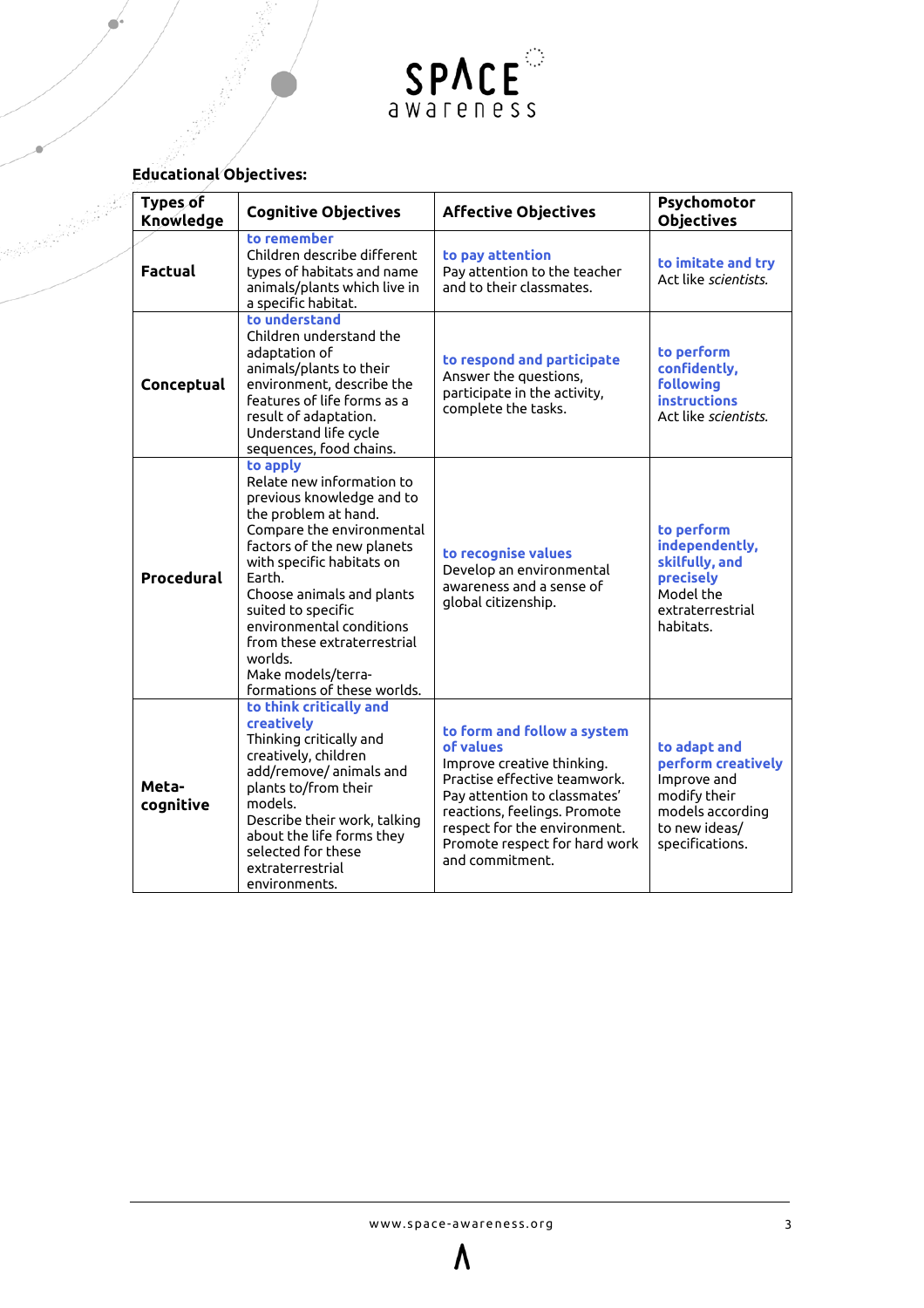

<span id="page-3-0"></span>

| <b>STEPS</b> |  |
|--------------|--|
|              |  |
|              |  |
|              |  |
|              |  |
|              |  |
|              |  |
|              |  |
|              |  |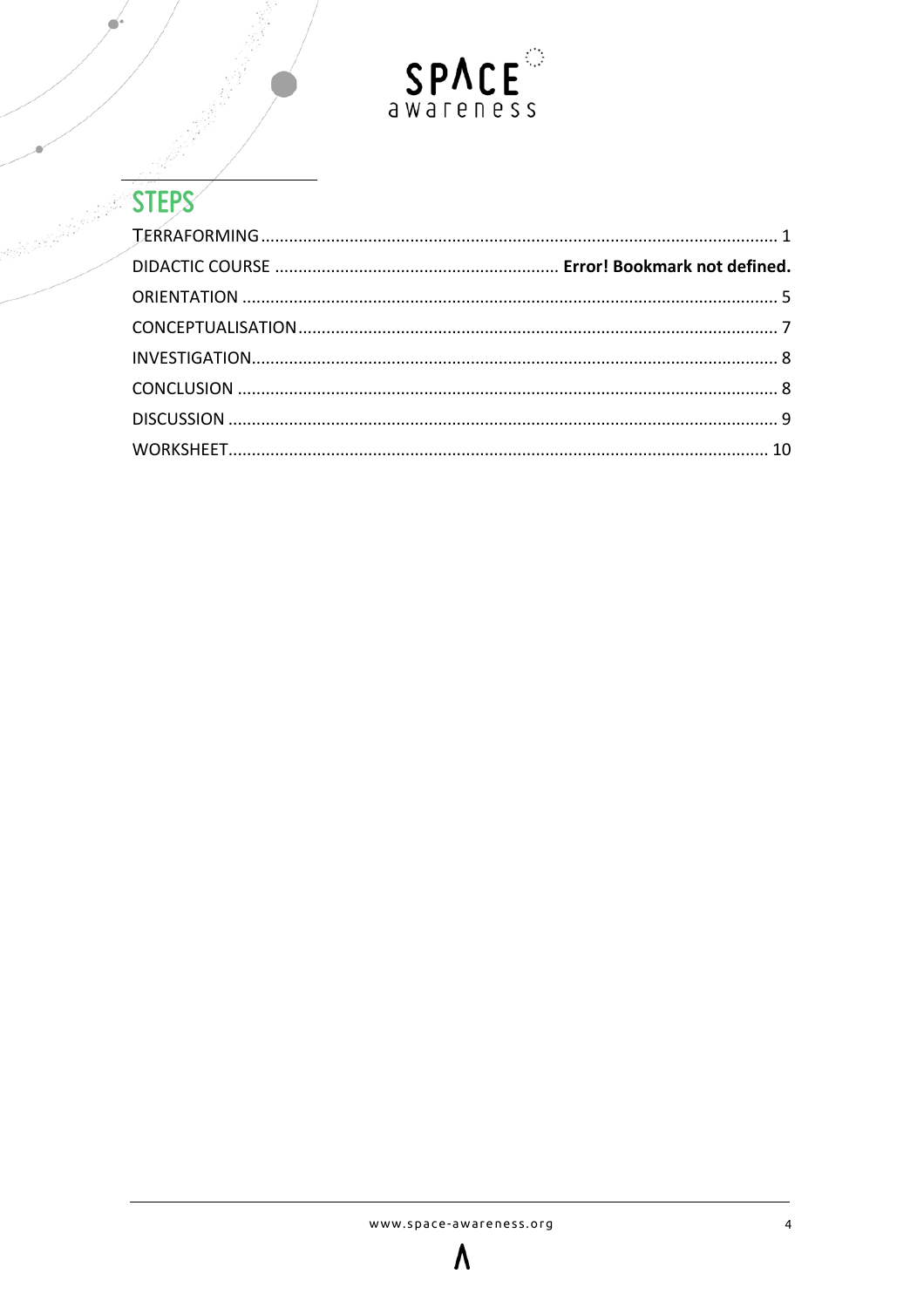

## **ORIENTATION**

Terra = the Earth, forming = shaping. Even the 6-year-olds realised what the term means: making a planet Earth-like. It is the name given to the process of deliberately modifying the conditions on a planet (atmosphere, temperature, surface topography and ecology) to make it habitable by Earth-like life. The term is a synonym for planetary engineering and it is an idea present both in science fiction and in scientific debates. Terraforming has not yet been put into practice but, as we well know, the environment can be altered on purpose. It can be a slow process, depending on the conditions of the specific planet and the present development of technology and the economy does not allow for such large investments. Scientists have already thought about terraforming Venus, Mars, the Moon, Europa or other bodies in the Solar System. Of course, for us adults the question of how ethical terraforming is may rise. But to children this new concept is appealing and may inspire their imagination.

To start with this lesson, we can use some space music with our students like this sample from YouTube:

#### <https://www.youtube.com/watch?v=EfZxZmbbWI8>

The length of the video is 7:58 min, but it can be shortened once children are immersed in the topic.

After the video, we will start a role play activity where we explain to the students that they are scientists who have the responsibility to choose various living beings from Earth to introduce them in two new planets where they will be able to survive.

#### "We are scientists."

"Our mission is to design a space colony."

"In order to ensure a better life for the future colonists we have to choose some life forms from Earth adaptable to the newly discovered extraterrestrial worlds."

"The space explorers send us important data about two promising new planets. The Discovery Spaceship first landed on a small planet covered with ice and salty water. The next planet it visited is also a small one but different, as this one had rich, rainforest-like vegetation, fresh water and plenty of insects."

"On both planets, breathable air is present and low and high temperatures are comparable to those on the Earth."

"The first planet is of course cold and the life forms are just algae present in the salty water. The climate on the second planet is warm and wet with daily showers."

The mission task, terraforming the two planets, is projected on the Interactive White Board. After asking about the possible meaning, explain in simple words what terraforming is.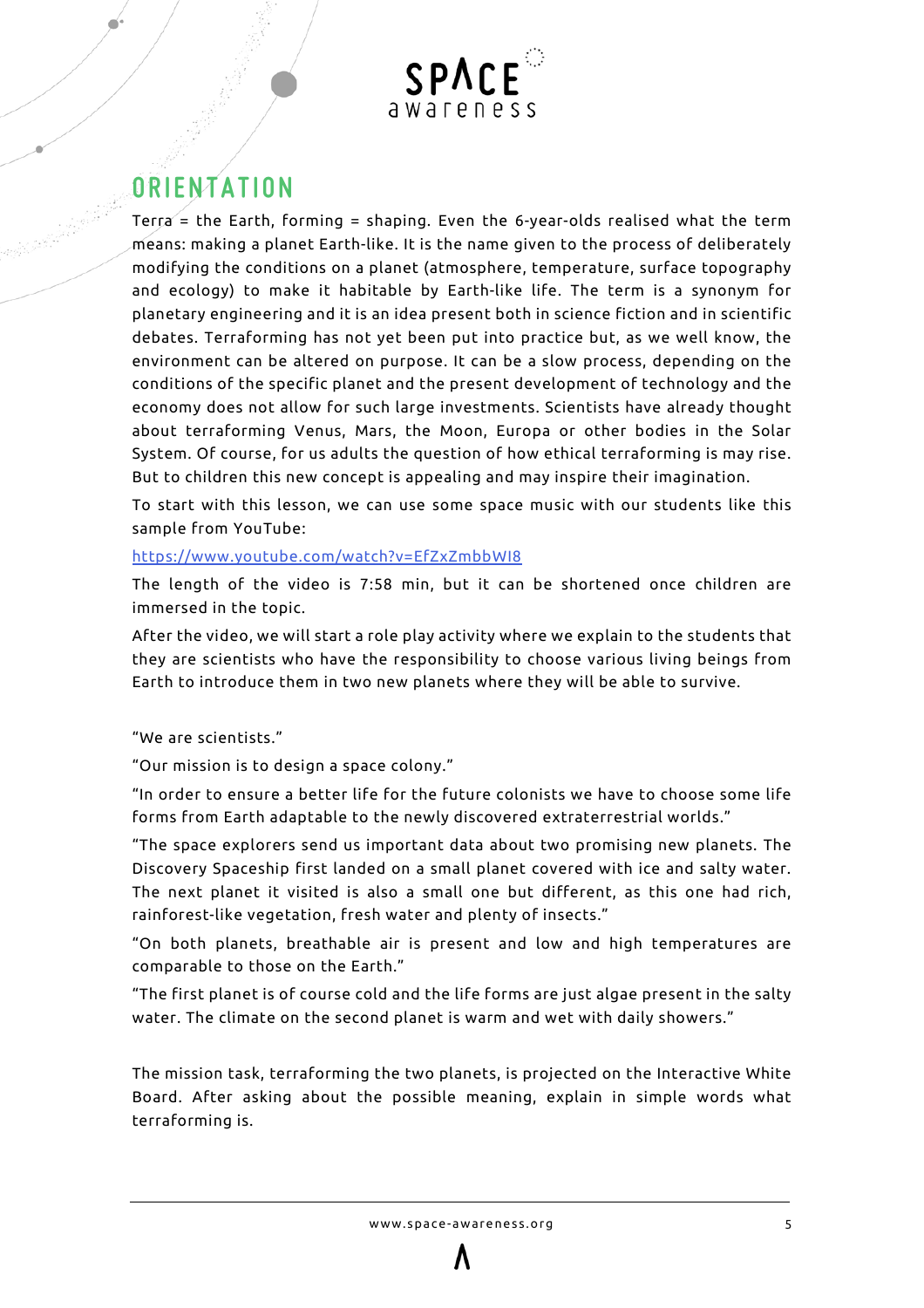

#### "What is terraforming?"

"It is the name given to the process of deliberately modifying the conditions on a planet (atmosphere, temperature, surface topography and ecology) to make it habitable by Earth-like life."

Then project the worksheet included at the end of this teaching sequence. Show the images of the two planets and some brief information about each of them.



#### **EXTRA GUIDELINES Use of ICT tools and other resources**

Other suggestions for the introductory space music are:

<https://www.youtube.com/watch?v=S9pCUEIIDLE>

[https://www.youtube.com/watch?v=y73lYL\\_EiUQ](https://www.youtube.com/watch?v=y73lYL_EiUQ)

Use of a projector or Interactive Whiteboard to show the conditions of the planets to students.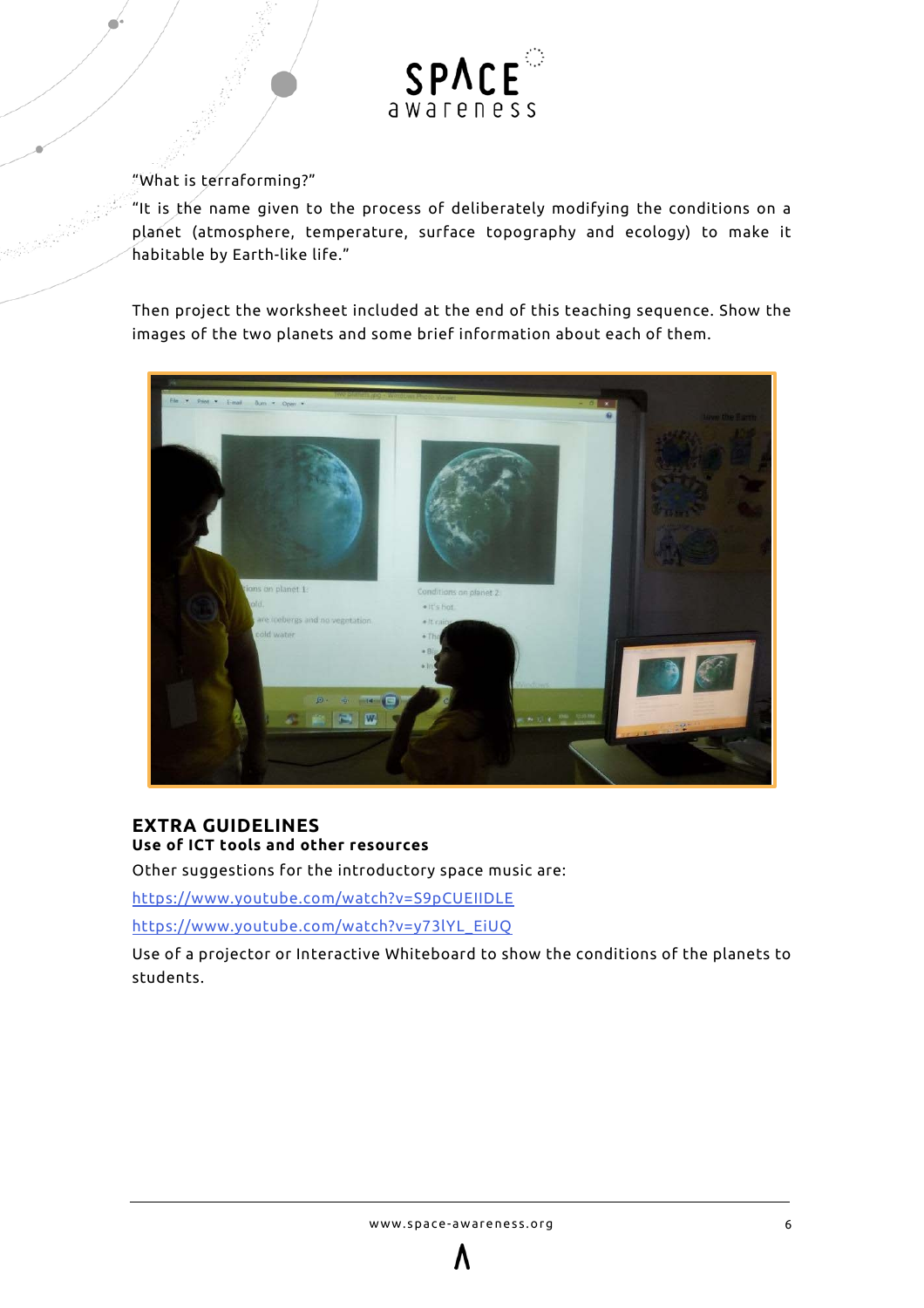

## <span id="page-6-0"></span>**CONCEPTUALISATION**

Children read and offer feedback on the information to make sure they understand exactly the nature of the two planets.

Then we can put these questions to the students:

"What animals could you as scientists take to the two planets in the process of terraforming?"

After we have listened to their ideas, we can explain to them the hypothesis that:

"On the cold planet we could bring animals that live at the poles, while the warm and wet planet we could populate with animals that live in the rainforest."

Next, they are presented two models: a plastic container, with ice and white pebbles into which we introduce salty water for the cold planet; and a tray covered with colourful playdough, with vegetation represented by plastic trees. On this tray we earlier covered a small bottle with playdough to get the shape of a volcano. To make sure everything is ready for the final surprise, we have previously filled the bottle with vinegar, red food colouring and a drop of liquid soap.



#### **EXTRA GUIDELINES Materials needed:**

Materials for Planet 1: Plastic container, ice, white pebbles, salt and water. Materials for Planet 2: Tray, playdough, plastic tree figures, small bottle, vinegar, red food colouring, liquid soap.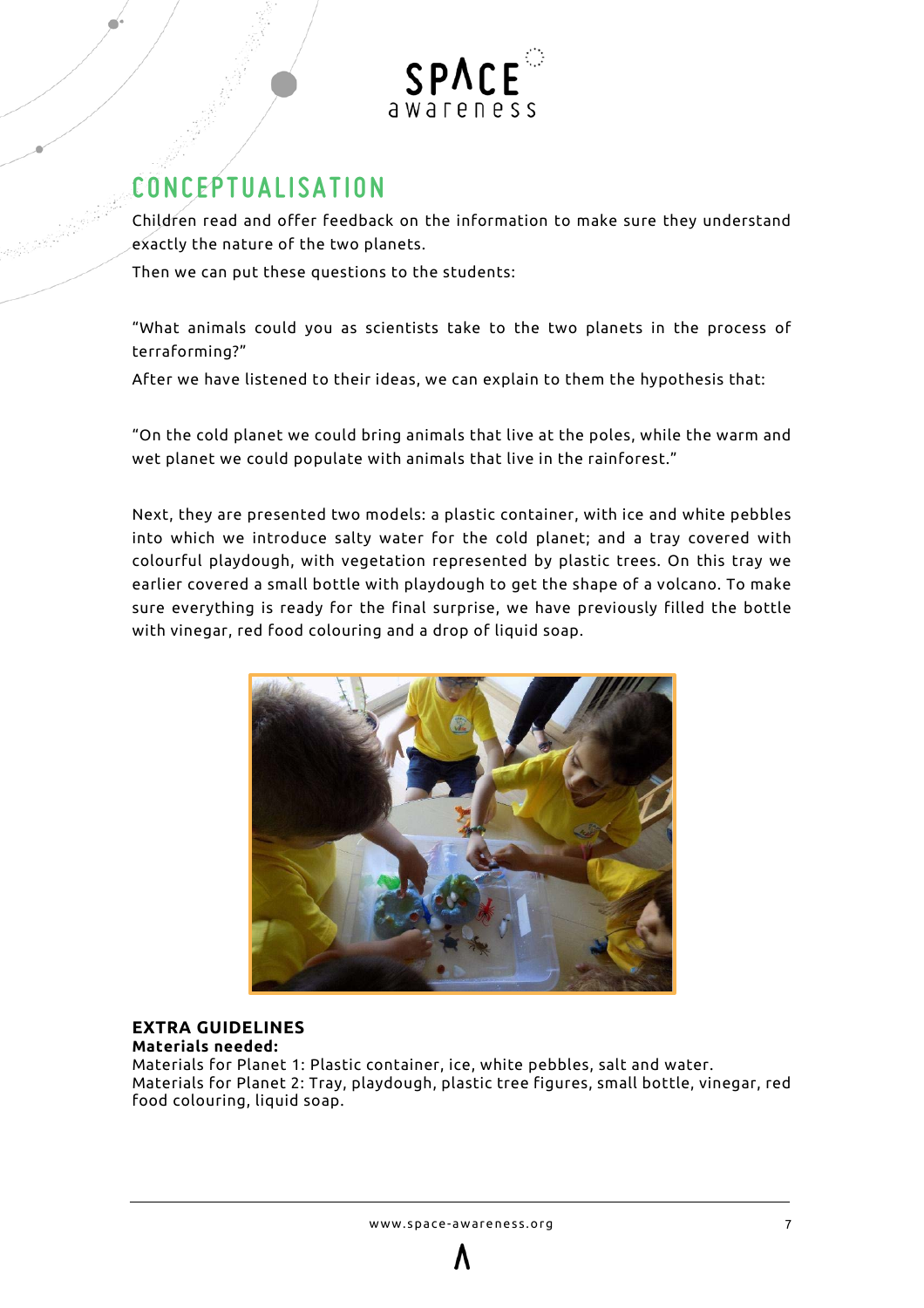

## <span id="page-7-0"></span>**INVESTIGATION**

In this stage, give children a large number of plastic animals that live in different places on the Earth. Tell them that they are the scientists who will have to decide which animals they will try to adapt to each of the two planets. Divide the class into two and give them 15 minutes to think it over and place the animals.

"Which animal can survive in a cold / warm / wet environment? What would it eat? Which animals would feed on the chosen animal? Are the features of this animal compatible with the environment?"

Let the children make their own choices; they will start discussing and debating on different animals. We try to make ourselves invisible and not interfere in any way. However, we should be attentive to the exchange of ideas.

Interesting topics might be discussed within the two groups: the monkey should be placed in the trees, while the gorilla lives on the ground, you should not place the bird next to the crocodile as the parrot could easily be eaten, we need more animals that feed on insects because there are many creepy-crawlies on this planet.

#### **EXTRA GUIDELINES**

#### **Using ICT as an alternative:**

You can create two PowerPoint slides, one for each planet.

The background can represent the nature of the planet, so one will be green or trees, and the other can have a background image with ice.

On one side of the slide you can download many different "clip art" images of animals. For example: Go to "insert", click in "Online Pictures" and search for "clip art monkey". Once you have your PowerPoint ready, share it with the students and make sure they all collaborate in the activity.

## <span id="page-7-1"></span>**CONCLUSION**

The animals that live at the poles are the best suited for the cold planet. Small fish could feed on algae, and bigger fish, whales, seals and penguins could eat the fish while polar bears could feed on seals and fish. Reindeer and other plant-eating animals could not survive even if they are adapted to cold temperatures.

The warm, wet planet inhabited by a large number of insects could accept some insect eaters such as lizards, frogs, snakes, birds and also fruit eaters like monkeys, rodents or toucans. Bigger carnivores could feed on monkeys and other small animals.

Encourage them to add as many animals or plants as they think are suitable to the environment. Guide them to pay attention to the balance: big/small animals,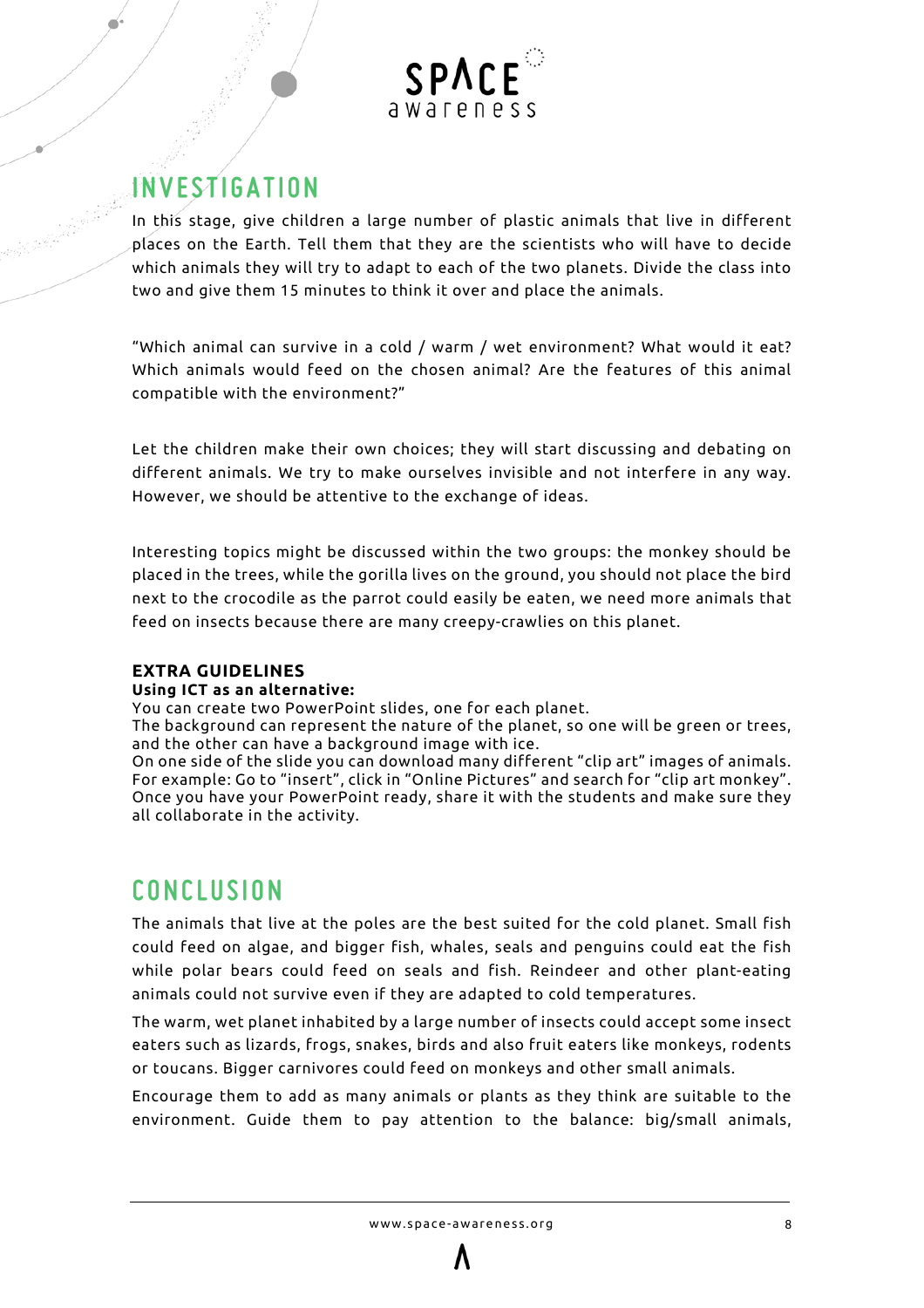

carnivore/herbivore animals. Provide one copy of the worksheet for each group, where they can write their results.



## <span id="page-8-0"></span>**DISCUSSION**

Get all the children in a large circle so that each of them can see the two planet model. The children will present their work and explain their choices. Ask them to give full attention to classmates and to what other teams are presenting. Encourage the children from the other groups to analyse their classmates' choices, make comments and say which animals would not be suited/should be added to that environment. Make sure that all the children are involved in the discussion/presentation. Ask the children to respect different opinions and points of view. Help them to identify alternative explanations and choices.

Dry ice can be a fantastic surprise to end this lesson. A little dry ice made our volcano smoke and the bicarbonate made it erupt. On the other hand, the children who worked on the icy planet could make their own icebergs by combining water and dry ice in cone-shaped glasses.



This resource was developed by volunteer teachers and the Space Awareness team. Space Awareness is funded by the European Commission's Horizon 2020 Programme under grant agreement n° 638653.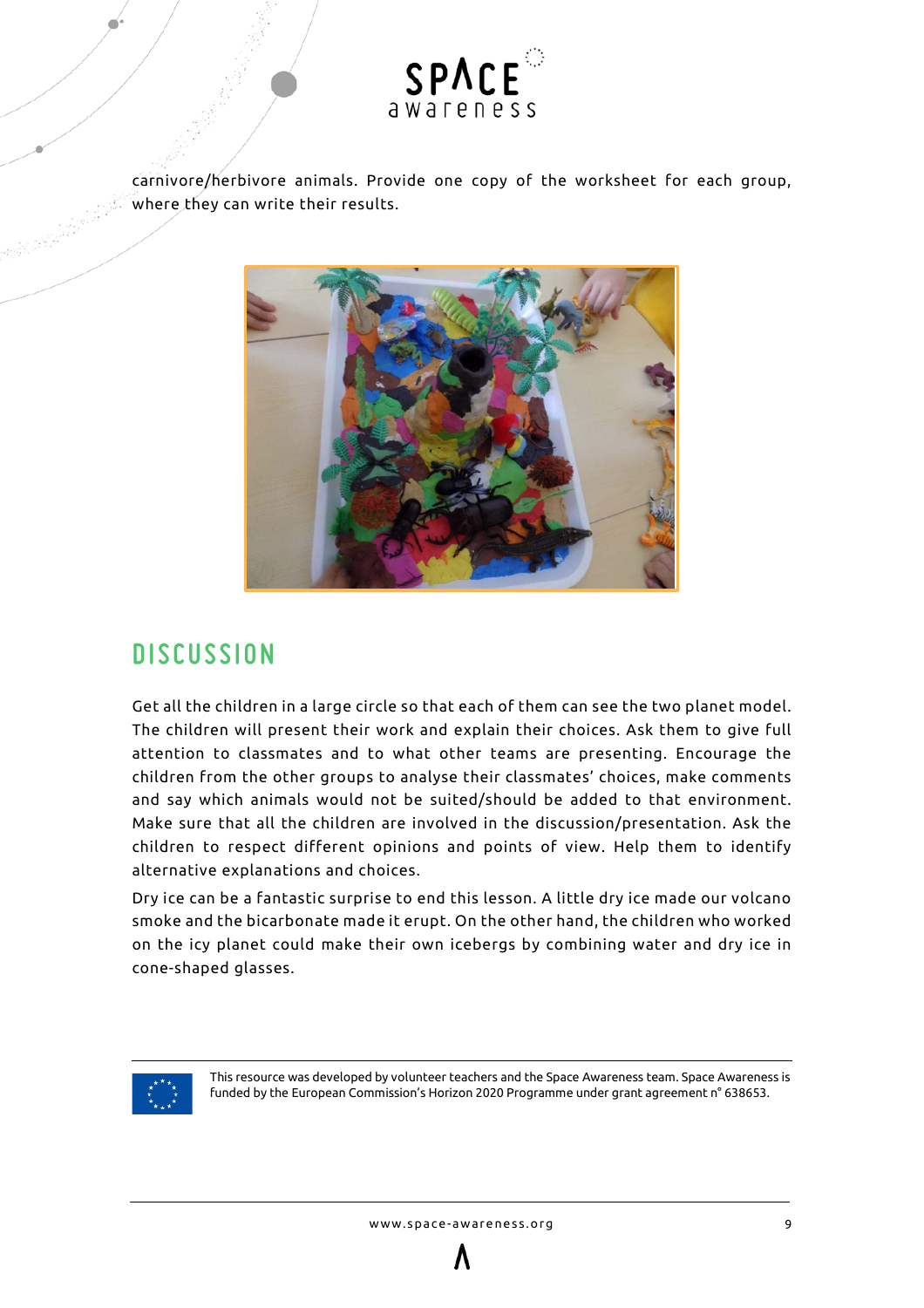

## <span id="page-9-0"></span>**WORKSHEET**

**Data:** \_\_\_\_\_\_\_\_\_\_\_\_\_\_\_\_\_\_\_\_\_\_\_\_\_\_\_\_\_\_\_\_\_\_\_

**Crew members:** \_\_\_\_\_\_\_\_\_\_\_\_\_\_\_\_\_\_\_\_\_\_\_\_\_\_\_\_\_\_\_\_\_\_\_\_\_

**Mission task**- the terraforming of the next two planets.

Listen to/read the data carefully:





| <b>Planet 1</b>                                            | <b>Planet 2</b>                          |  |
|------------------------------------------------------------|------------------------------------------|--|
|                                                            |                                          |  |
| Small                                                      | Small                                    |  |
| Air to breathe (Earth-like<br>atmosphere)                  | Air to breath (Earth-like<br>atmosphere) |  |
| Average temperature: -10°C. Cold                           | Average temperature: 30°C.               |  |
| Large oceans with salty water,                             | Warm.                                    |  |
| covered with ice                                           | Lot of fresh water                       |  |
| Small frosty land areas                                    | Rich rainforest-like vegetation          |  |
| No vegetation                                              | Plenty of bugs detected                  |  |
| Some ocean life forms detected<br>like fish and shell fish |                                          |  |

Write a name for each planet.